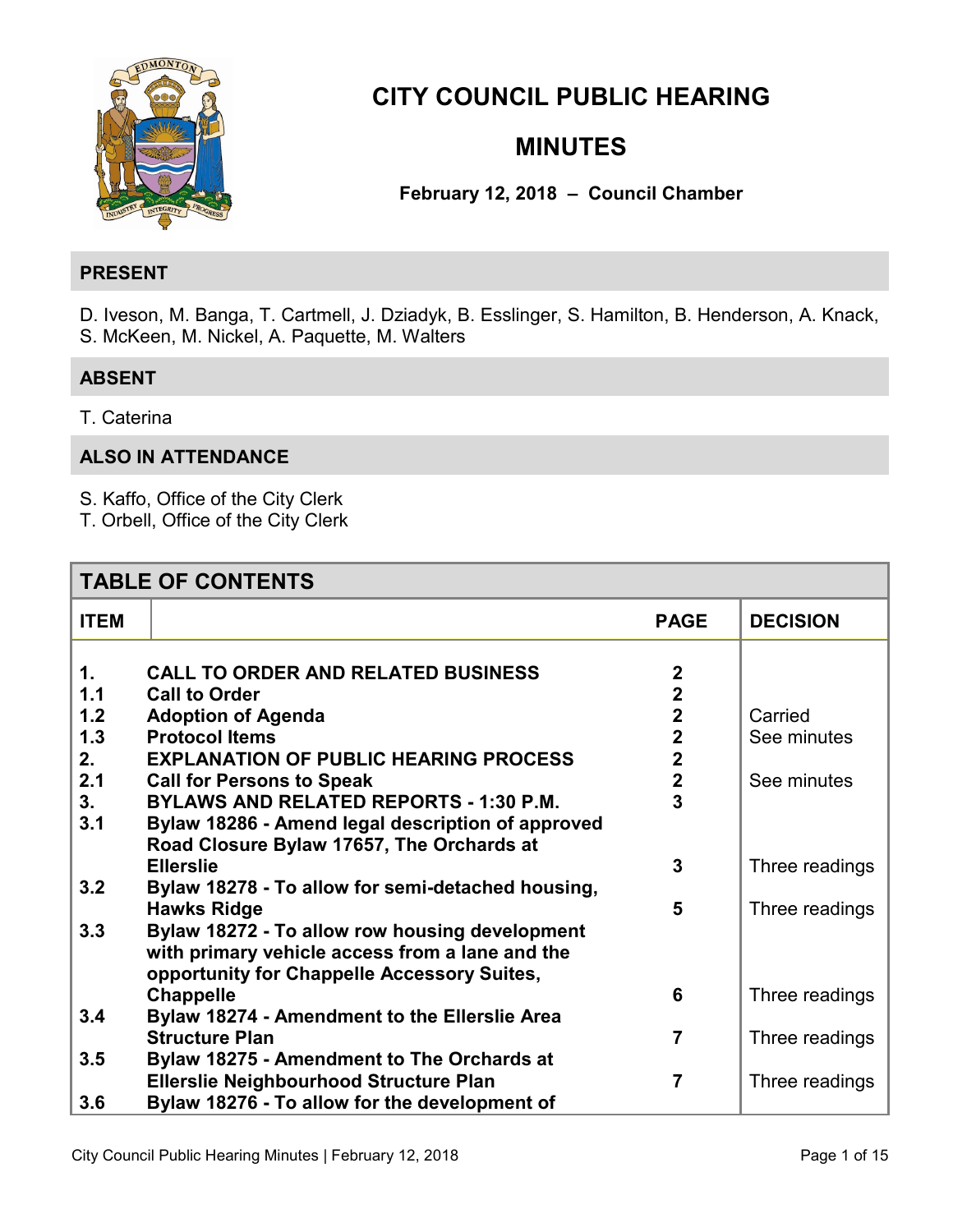<span id="page-1-0"></span>

|      | medium and low density residential, pocket park,<br>public utility corridor and stormwater |    |                |
|------|--------------------------------------------------------------------------------------------|----|----------------|
|      | management facility, The Orchards At Ellerslie                                             | 7  | Three readings |
| 3.7  | <b>Bylaw 18252 - Amendment to the Desrochers</b>                                           |    |                |
|      | <b>Neighbourhood Area Structure Plan</b>                                                   | 9  | Three readings |
| 3.8  | Bylaw 18253 - To allow for a range of low and                                              |    |                |
|      | medium density residential uses, Desrochers                                                | 9  | Three readings |
| 3.9  | Bylaw 18277 - To allow the opportunity for                                                 |    |                |
|      | industrial uses and a limited range of                                                     |    |                |
|      | commercial uses, Southeast Industrial                                                      | 10 | Three readings |
| 3.10 | Bylaw 18273 - To allow additional commercial uses                                          |    |                |
|      | in a commercial building along an arterial                                                 |    |                |
|      | roadway, Prince Charles                                                                    | 11 | Three readings |
| 3.11 | Bylaw 18271 - To allow for a temporary storage                                             |    |                |
|      | use, with appropriate screening and additional                                             |    |                |
|      | signage opportunities to an existing DC2                                                   |    |                |
|      | <b>Provision, Calgary Trail North</b>                                                      | 13 | Three readings |
| 4.   | NOTICES OF MOTION AND MOTIONS WITHOUT CUSTOMARY                                            |    |                |
|      | <b>NOTICE</b>                                                                              | 14 | <b>None</b>    |
| 5.   | <b>ADJOURNMENT</b>                                                                         | 14 |                |
|      |                                                                                            |    |                |

# **DECISION SUMMARY ITEM DECISION 1. CALL TO ORDER AND RELATED BUSINESS**

1.1 **Call to Order** 

Mayor D. Iveson called the meeting to order at 1:32 p.m.

# 1.2 **Adoption of Agenda**

#### **Moved B. Esslinger - M. Nickel:**

That the February 12, 2018, City Council Public Hearing agenda be adopted.

#### **In Favour: Carried**

- D. Iveson, M. Banga, T. Cartmell, J. Dziadyk, B. Esslinger, S. Hamilton, B. Henderson, A. Knack, S. McKeen,
- M. Nickel, M. Walters

# **Absent:**

T. Caterina, A. Paquette

# 1.3 **Protocol Items**

Westbrook School (D. Iveson)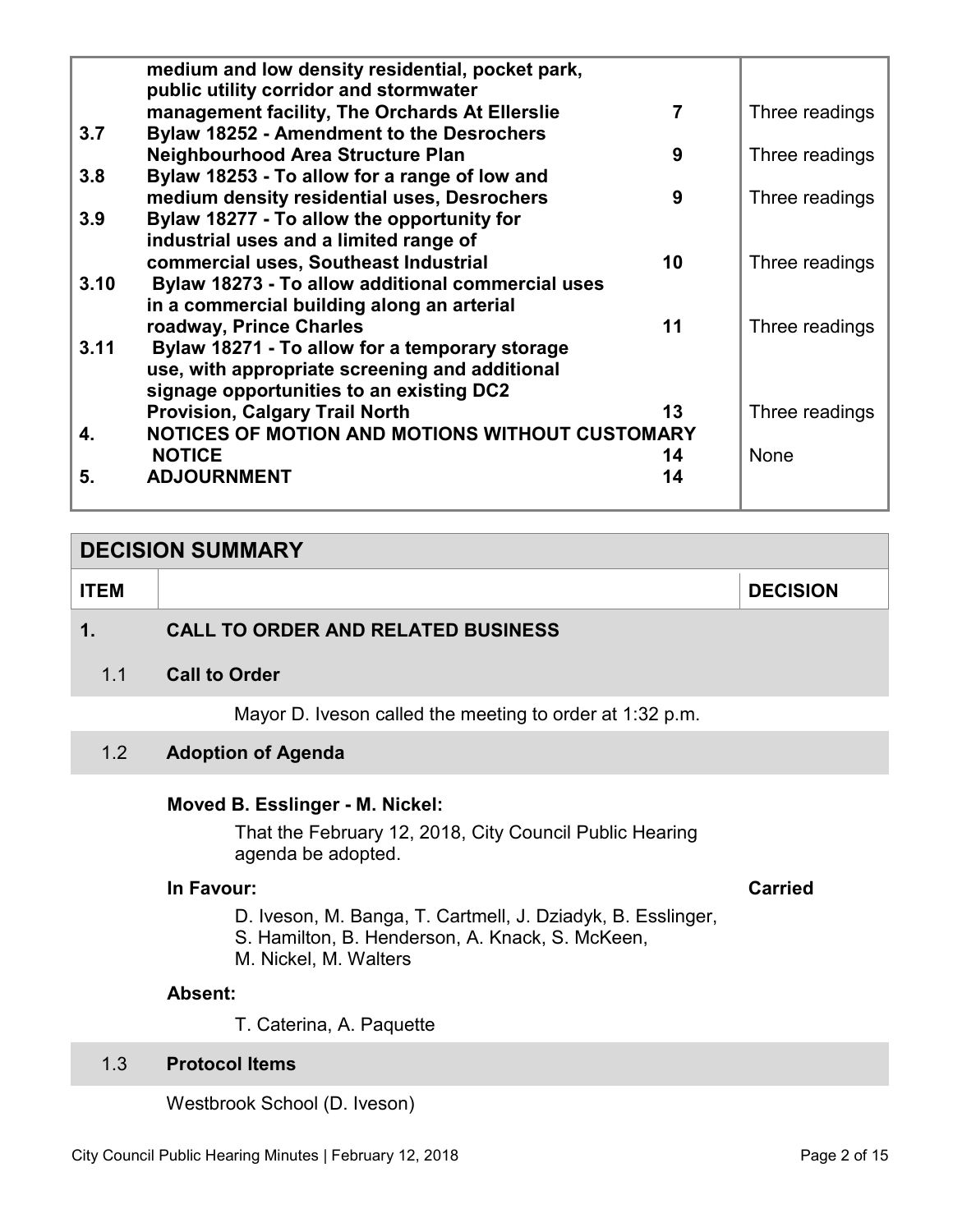Mayor D. Iveson, on behalf of City Council, welcomed students from Westbrook School and their teacher S. Nordstrom.

# <span id="page-2-0"></span>**2. EXPLANATION OF PUBLIC HEARING PROCESS**

#### 2.1 **Call for Persons to Speak**

Mayor D. Iveson explained the public hearing process.

S. Kaffo, Office of the City Clerk, asked whether there were any persons present to speak to the following bylaws:

#### **Bylaw 18286**

There were no persons present to speak to the passing of Bylaw 18286.

#### **Bylaw 18278**

In favour: M. Gratton, Stantec Consulting Ltd. (to answer questions only).

#### **Bylaw 18272**

In favour: P. Tsoukalas and C. Stewart, Brookfield Residential; and K. Petrin, Stantec Consulting Ltd. (to answer questions only).

#### **Bylaws 18274, 18275 and 18276**

In favour: K. Petrin, Stantec Consulting Ltd.; and P. Tsoukalas, Brookfield Residential(to answer questions only).

#### **Bylaws 18252 and 18253**

In favour: C. Nicholas, MLC Land; and Y. Lew, Stantec Consulting Ltd. (to answer questions only).

#### **Bylaw 18277**

In favour: D. Fox, Hopewell Development; and K. Petrin, Stantec Consulting Ltd. (to answer questions only).

#### **Bylaw 18273**

In favour: D. Deshpande, 6th Sense Inc. (to answer questions only).

#### **Bylaw 18271**

In favour: J. Pow, Alberta Ltd. 93122 (to answer questions only).

# **3. BYLAWS AND RELATED REPORTS - 1:30 P.M.**

#### 3.1 **Bylaw 18286 - Amend legal description of approved Road Closure Bylaw 17657, The Orchards at Ellerslie**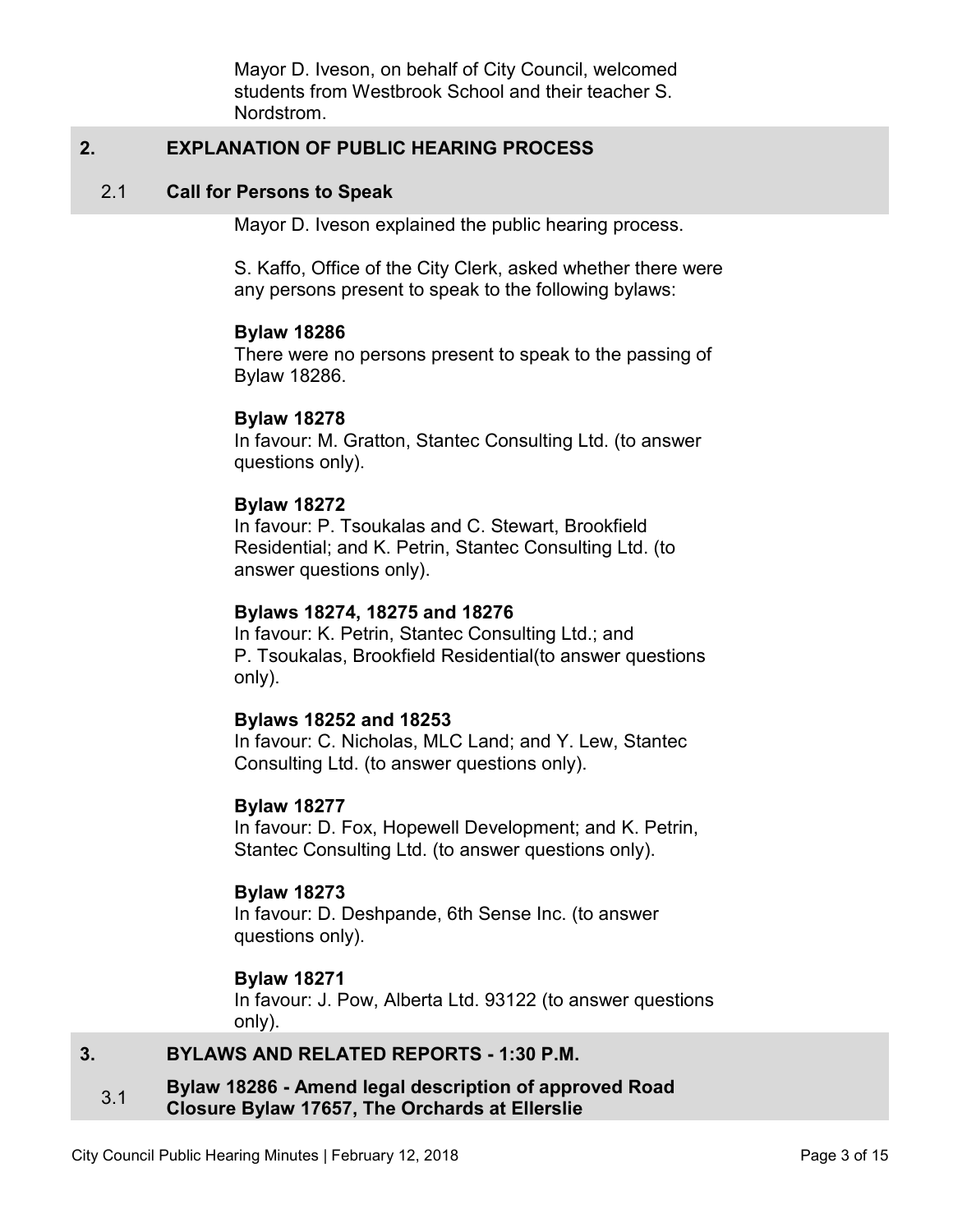That the Public Hearing on Bylaw 18286 be closed.

# **In Favour: Carried**

D. Iveson, M. Banga, T. Cartmell, J. Dziadyk, B. Esslinger,

S. Hamilton, B. Henderson, A. Knack, S. McKeen,

M. Nickel, A. Paquette, M. Walters

#### **Absent:**

T. Caterina

#### **Moved M. Nickel - A. Knack:**

That Bylaw 18286 be read a first time.

### **In Favour: Carried**

D. Iveson, M. Banga, T. Cartmell, J. Dziadyk, B. Esslinger,

S. Hamilton, B. Henderson, A. Knack, S. McKeen,

M. Nickel, A. Paquette, M. Walters

#### **Absent:**

T. Caterina

# **Moved M. Nickel - A. Knack:**

That Bylaw 18286 be read a second time.

### **In Favour: Carried**

D. Iveson, M. Banga, T. Cartmell, J. Dziadyk, B. Esslinger,

S. Hamilton, B. Henderson, A. Knack, S. McKeen,

M. Nickel, A. Paquette, M. Walters

#### **Absent:**

T. Caterina

#### **Moved M. Nickel - A. Knack:**

That Bylaw 18286 be considered for third reading.

#### **In Favour: Carried**

D. Iveson, M. Banga, T. Cartmell, J. Dziadyk, B. Esslinger,

S. Hamilton, B. Henderson, A. Knack, S. McKeen,

M. Nickel, A. Paquette, M. Walters

#### **Absent:**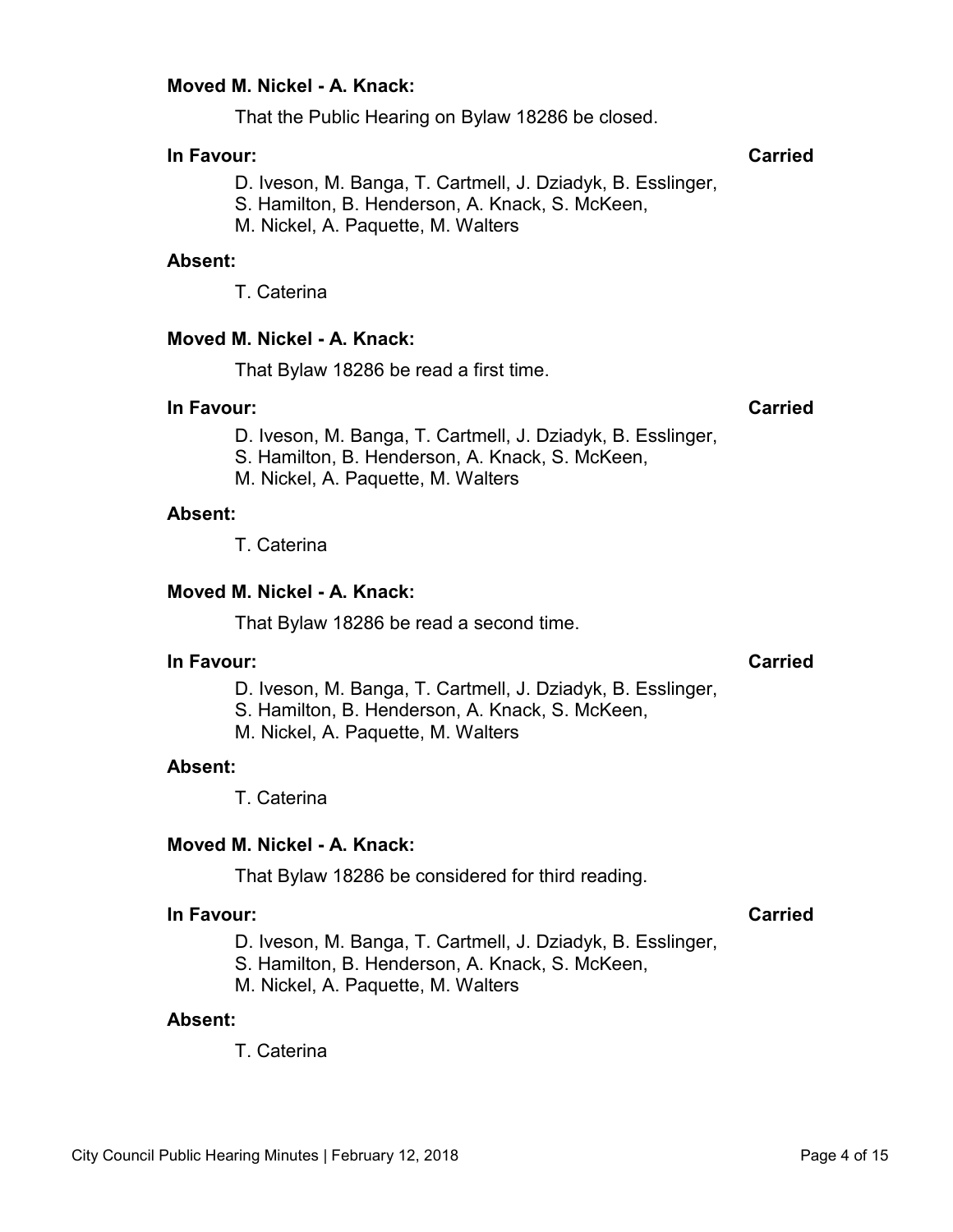That Bylaw 18286 be read a third time. Distribution List

<span id="page-4-0"></span>**In Favour: Carried**

- D. Iveson, M. Banga, T. Cartmell, J. Dziadyk, B. Esslinger,
- S. Hamilton, B. Henderson, A. Knack, S. McKeen,
- M. Nickel, A. Paquette, M. Walters

#### **Absent:**

T. Caterina

# 3.2 **Bylaw 18278 - To allow for semi-detached housing, Hawks Ridge**

# **Moved M. Nickel - A. Knack:**

That the Public Hearing on Bylaw 18278 be closed.

### **In Favour: Carried**

- D. Iveson, M. Banga, T. Cartmell, J. Dziadyk, B. Esslinger,
- S. Hamilton, B. Henderson, A. Knack, S. McKeen,
- M. Nickel, A. Paquette, M. Walters

#### **Absent:**

T. Caterina

#### **Moved M. Nickel - A. Knack:**

That Bylaw 18278 be read a first time.

#### **In Favour: Carried**

- D. Iveson, M. Banga, T. Cartmell, J. Dziadyk, B. Esslinger,
- S. Hamilton, B. Henderson, A. Knack, S. McKeen,
- M. Nickel, A. Paquette, M. Walters

#### **Absent:**

T. Caterina

#### **Moved M. Nickel - A. Knack:**

That Bylaw 18278 be read a second time.

#### **In Favour: Carried**

D. Iveson, M. Banga, T. Cartmell, J. Dziadyk, B. Esslinger,

S. Hamilton, B. Henderson, A. Knack, S. McKeen,

M. Nickel, A. Paquette, M. Walters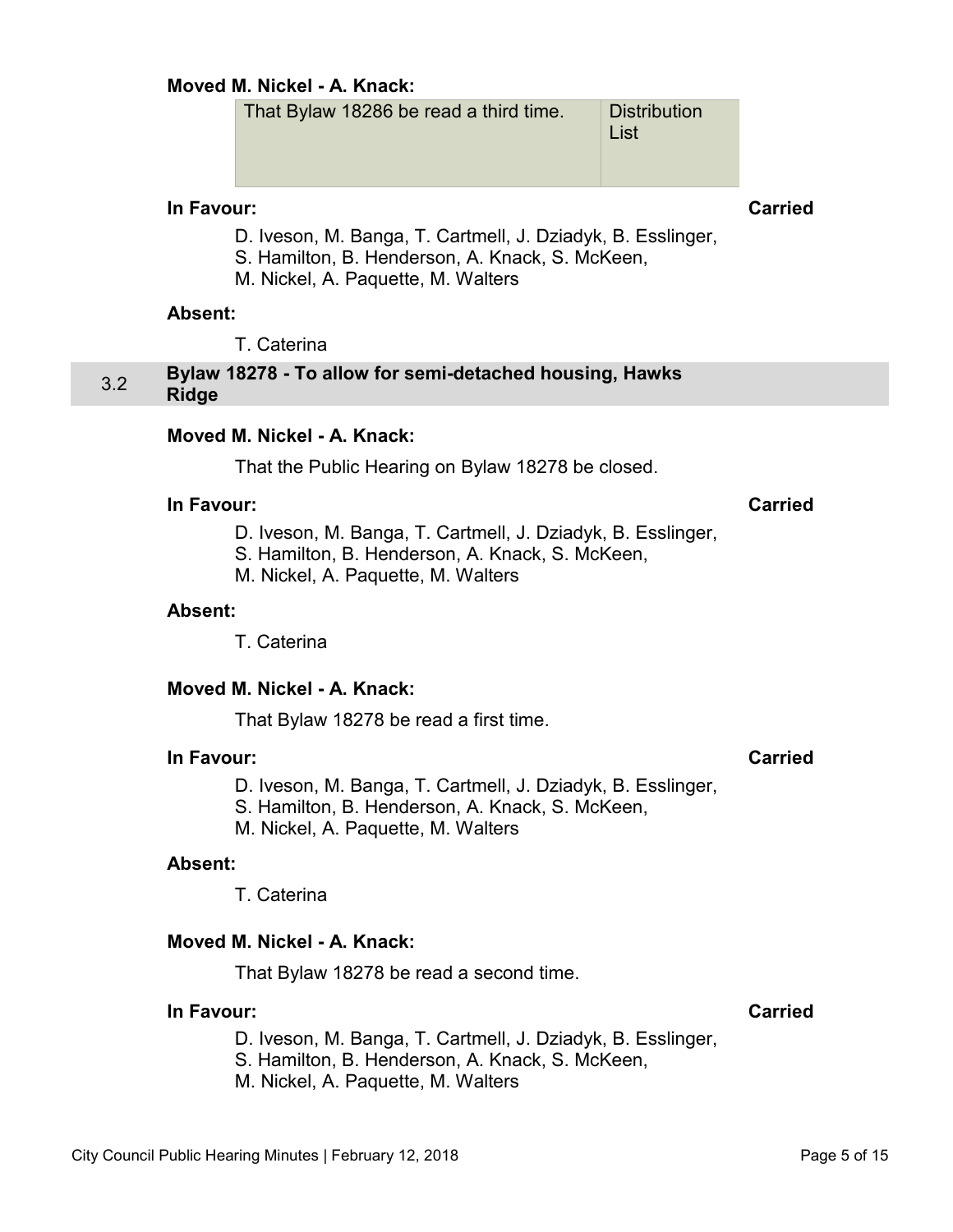T. Caterina

# <span id="page-5-0"></span>**Moved M. Nickel - A. Knack:**

That Bylaw 18278 be considered for third reading.

## **In Favour: Carried**

- D. Iveson, M. Banga, T. Cartmell, J. Dziadyk, B. Esslinger,
- S. Hamilton, B. Henderson, A. Knack, S. McKeen,
- M. Nickel, A. Paquette, M. Walters

### **Absent:**

T. Caterina

# **Moved M. Nickel - A. Knack:**

| That Bylaw 18278 be read a third time. | <b>Distribution</b><br>List |
|----------------------------------------|-----------------------------|
|                                        |                             |

# **In Favour: Carried**

- D. Iveson, M. Banga, T. Cartmell, J. Dziadyk, B. Esslinger,
- S. Hamilton, B. Henderson, A. Knack, S. McKeen,
- M. Nickel, A. Paquette, M. Walters

# **Absent:**

T. Caterina

#### 3.3 **Bylaw 18272 - To allow row housing development with primary vehicle access from a lane and the opportunity for Chappelle Accessory Suites, Chappelle**

# **Moved M. Nickel - A. Knack:**

That the Public Hearing on Bylaw 18272 be closed.

# **In Favour: Carried**

- D. Iveson, M. Banga, T. Cartmell, J. Dziadyk, B. Esslinger,
- S. Hamilton, B. Henderson, A. Knack, S. McKeen,
- M. Nickel, A. Paquette, M. Walters

# **Absent:**

T. Caterina

# **Moved M. Nickel - A. Knack:**

That Bylaw 18272 be read a first time.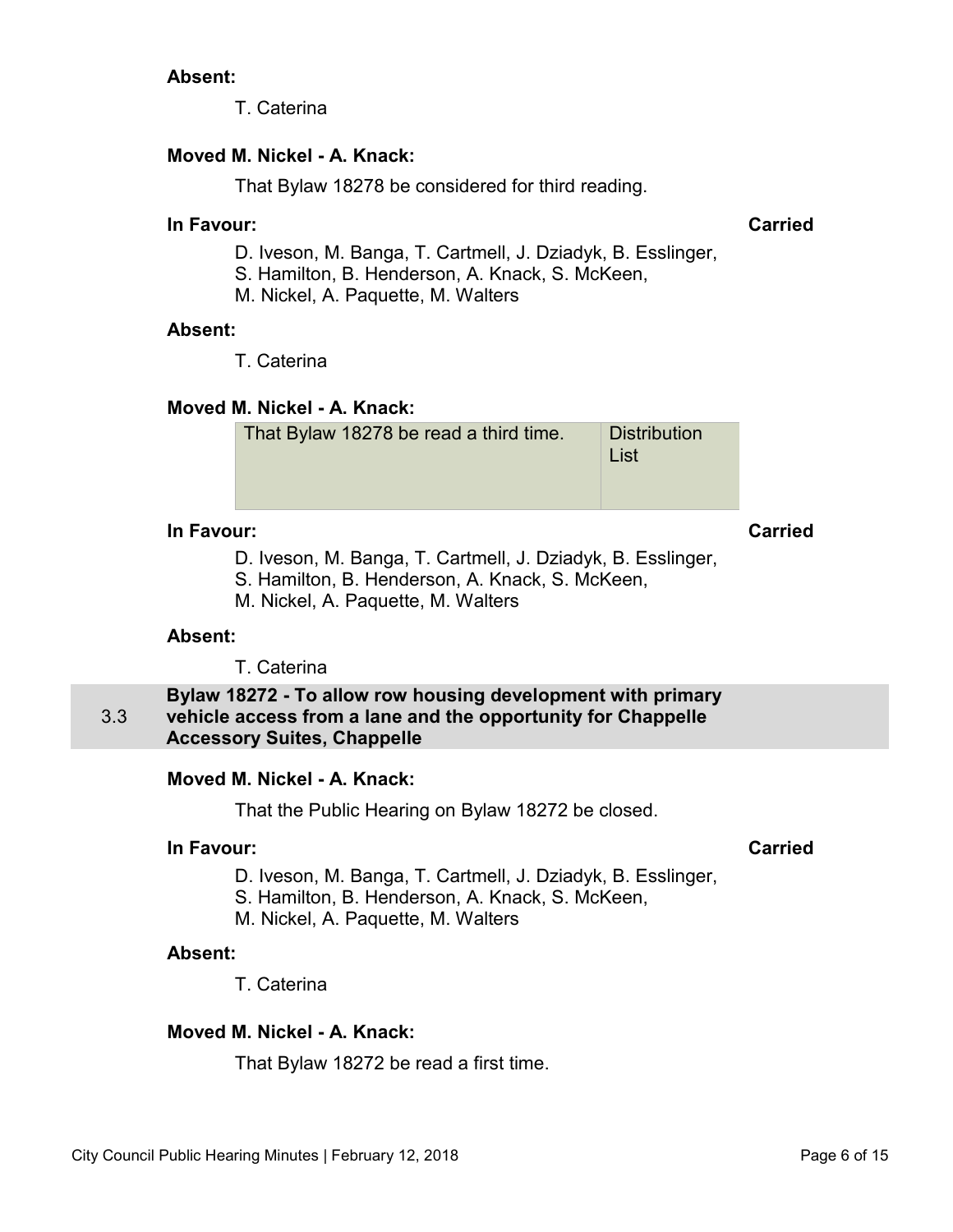#### <span id="page-6-0"></span>**In Favour: Carried**

D. Iveson, M. Banga, T. Cartmell, J. Dziadyk, B. Esslinger,

S. Hamilton, B. Henderson, A. Knack, S. McKeen,

M. Nickel, A. Paquette, M. Walters

### **Absent:**

T. Caterina

# **Moved M. Nickel - A. Knack:**

That Bylaw 18272 be read a second time.

### **In Favour: Carried**

D. Iveson, M. Banga, T. Cartmell, J. Dziadyk, B. Esslinger,

S. Hamilton, B. Henderson, A. Knack, S. McKeen,

M. Nickel, A. Paquette, M. Walters

### **Absent:**

T. Caterina

### **Moved M. Nickel - A. Knack:**

That Bylaw 18272 be considered for third reading.

### **In Favour: Carried**

- D. Iveson, M. Banga, T. Cartmell, J. Dziadyk, B. Esslinger,
- S. Hamilton, B. Henderson, A. Knack, S. McKeen,
- M. Nickel, A. Paquette, M. Walters

#### **Absent:**

T. Caterina

# **Moved M. Nickel - A. Knack:**

That Bylaw 18272 be read a third time. Distribution List

# **In Favour: Carried**

D. Iveson, M. Banga, T. Cartmell, J. Dziadyk, B. Esslinger,

S. Hamilton, B. Henderson, A. Knack, S. McKeen,

M. Nickel, A. Paquette, M. Walters

#### **Absent:**

T. Caterina

# 3.4 **Bylaw 18274 - Amendment to the Ellerslie Area Structure Plan**

#### 3.5 **Bylaw 18275 - Amendment to The Orchards at Ellerslie Neighbourhood Structure Plan**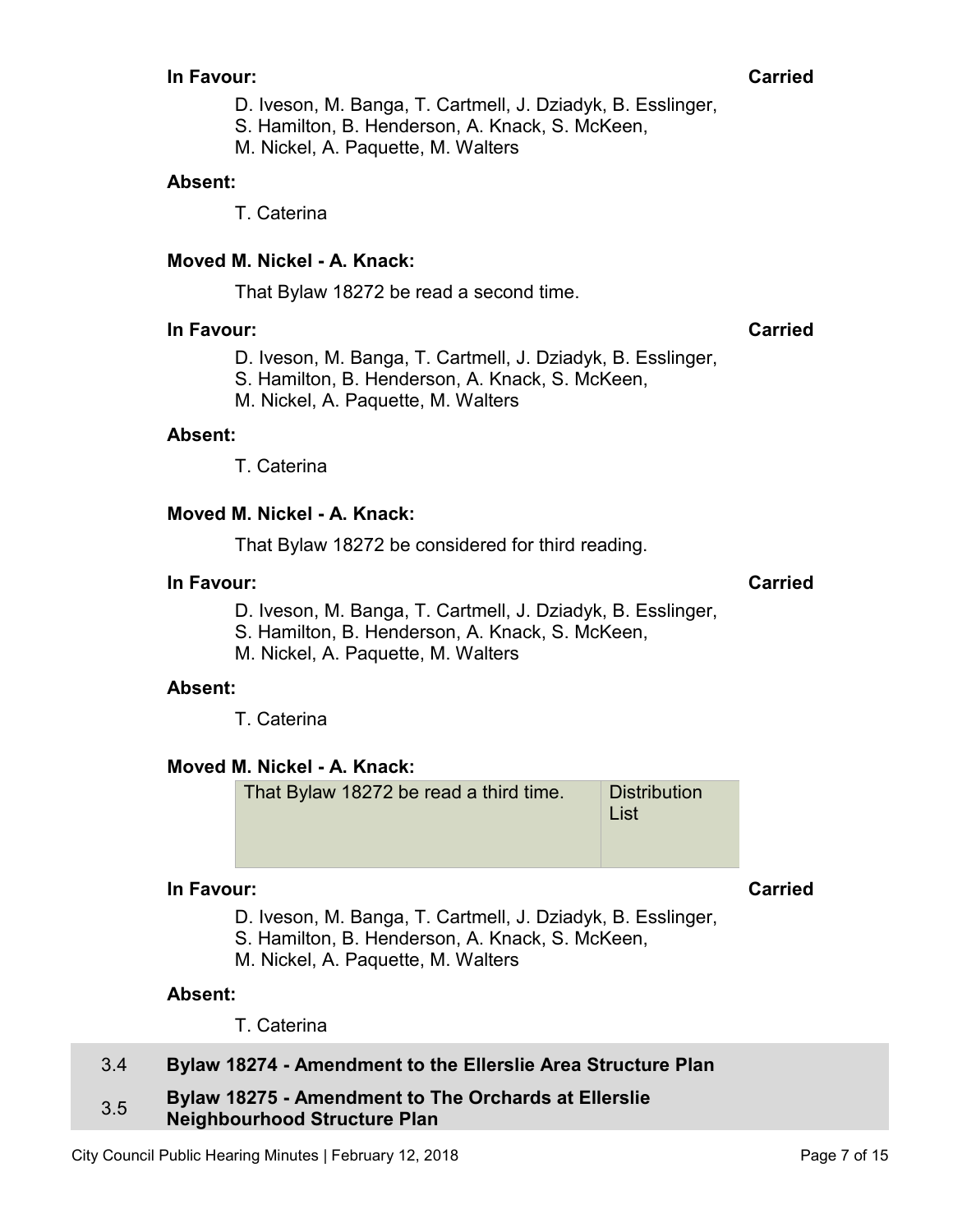<span id="page-7-0"></span>3.6

**Bylaw 18276 - To allow for the development of medium and low density residential, pocket park, public utility corridor and stormwater management facility, The Orchards At Ellerslie** 

Bylaws 18274, 18275 and 18276 were dealt with together.

M. Ouellette and P. Ohm, Urban Form and Corporate Strategic Development, answered Council's questions.

Mayor D. Iveson asked if there was anyone in attendance who wished to speak to new information. No one responded.

# **Moved M. Banga - M. Nickel:**

That the Public Hearing on Bylaws 18274, 18275 and 18276 be closed.

### **In Favour:** Carried Carried Carried Carried Carried Carried Carried Carried Carried Carried Carried Carried Carried Carried Carried Carried Carried Carried Carried Carried Carried Carried Carried Carried Carried Carried C

- D. Iveson, M. Banga, T. Cartmell, J. Dziadyk, B. Esslinger,
- S. Hamilton, B. Henderson, A. Knack, S. McKeen,
- M. Nickel, A. Paquette, M. Walters

### **Absent:**

T. Caterina

# **Moved M. Banga - M. Nickel:**

That Bylaws 18274, 18275 and 18276 be read a first time.

#### **In Favour: Carried**

- D. Iveson, M. Banga, T. Cartmell, J. Dziadyk, B. Esslinger,
- S. Hamilton, B. Henderson, A. Knack, S. McKeen,
- M. Nickel, A. Paquette, M. Walters

# **Absent:**

T. Caterina

# **Moved M. Banga - M. Nickel:**

That Bylaws 18274, 18275 and 18276 be read a second time.

# **In Favour: Carried**

- D. Iveson, M. Banga, T. Cartmell, J. Dziadyk, B. Esslinger,
- S. Hamilton, B. Henderson, A. Knack, S. McKeen,
- M. Nickel, A. Paquette, M. Walters

### **Absent:**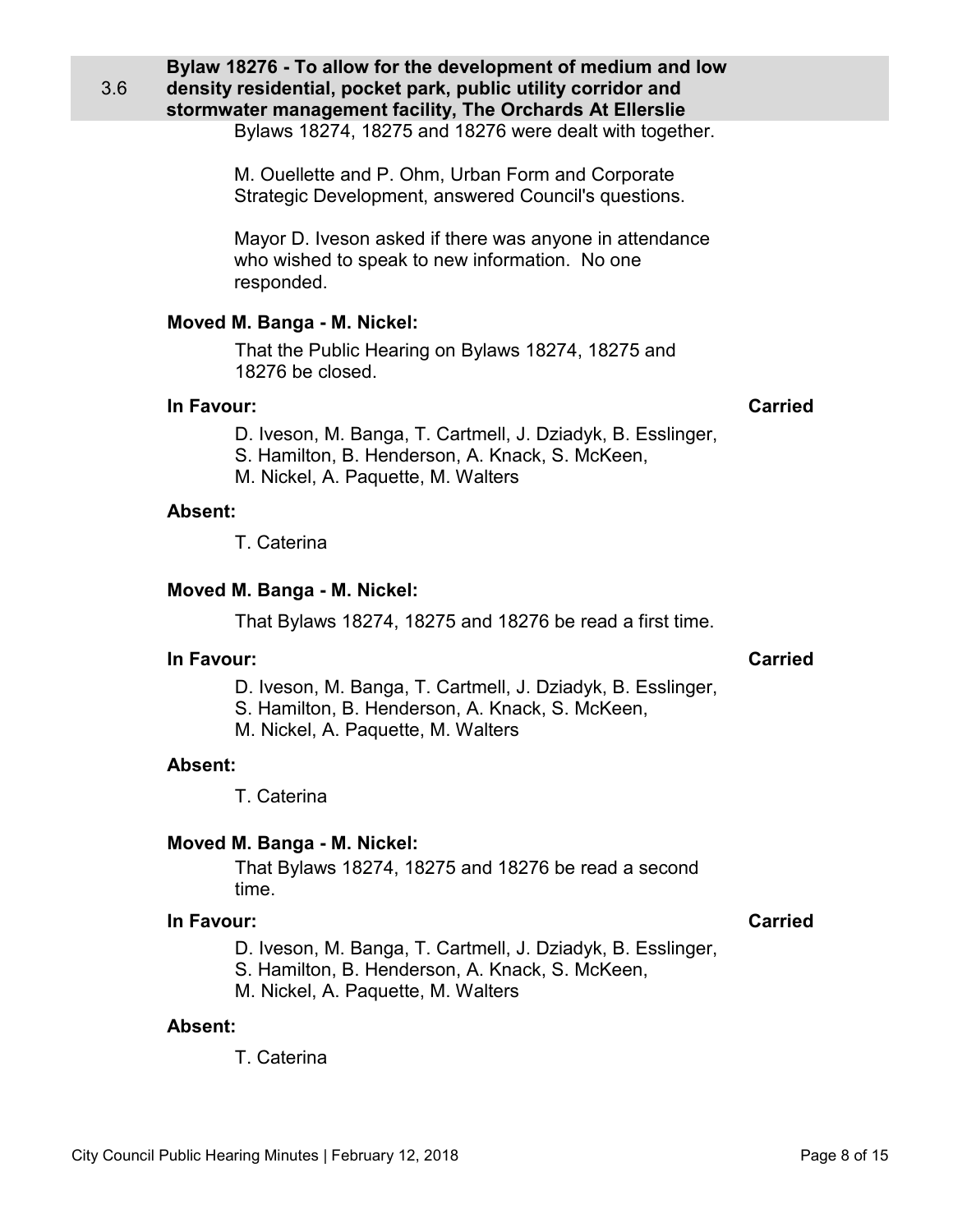#### <span id="page-8-0"></span>**Moved M. Banga - M. Nickel:**

That Bylaws 18274, 18275 and 18276 be considered for third reading.

#### **In Favour:** Carried Carried Carried Carried Carried Carried Carried Carried Carried Carried Carried Carried Carried Carried Carried Carried Carried Carried Carried Carried Carried Carried Carried Carried Carried Carried C

D. Iveson, M. Banga, T. Cartmell, J. Dziadyk, B. Esslinger,

S. Hamilton, B. Henderson, A. Knack, S. McKeen,

M. Nickel, A. Paquette, M. Walters

#### **Absent:**

T. Caterina

### **Moved M. Banga - M. Nickel:**

That Bylaws 18274, 18275 and 18276 be read a third time. **Distribution** List

# **In Favour: Carried**

D. Iveson, M. Banga, T. Cartmell, J. Dziadyk, B. Esslinger,

S. Hamilton, B. Henderson, A. Knack, S. McKeen,

M. Nickel, A. Paquette, M. Walters

#### **Absent:**

T. Caterina

# 3.7 **Bylaw 18252 - Amendment to the Desrochers Neighbourhood Area Structure Plan**

#### 3.8 **Bylaw 18253 - To allow for a range of low and medium density residential uses, Desrochers**

Bylaws 18252 and 18253 were dealt with together.

# **Moved M. Nickel - A. Knack:**

That the Public Hearing on Bylaws 18252 and 18253 be closed.

## **In Favour: Carried**

- D. Iveson, M. Banga, T. Cartmell, J. Dziadyk, B. Esslinger,
- S. Hamilton, B. Henderson, A. Knack, S. McKeen,
- M. Nickel, A. Paquette, M. Walters

### **Absent:**

T. Caterina

### **Moved M. Nickel - A. Knack:**

That Bylaws 18252 and 18253 be read a first time.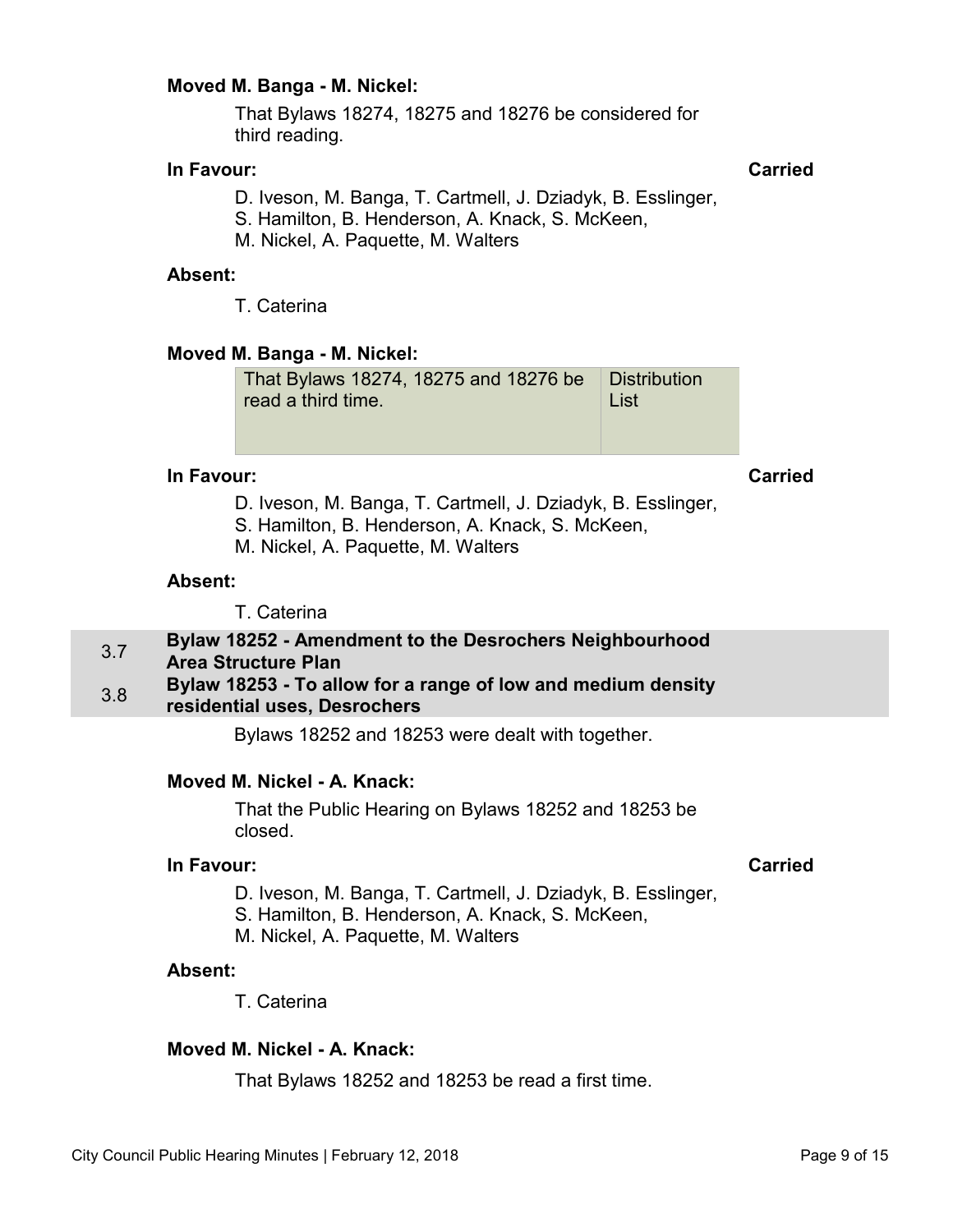#### **In Favour: Carried**

D. Iveson, M. Banga, T. Cartmell, J. Dziadyk, B. Esslinger,

S. Hamilton, B. Henderson, A. Knack, S. McKeen,

M. Nickel, A. Paquette, M. Walters

# **Absent:**

T. Caterina

# **Moved M. Nickel - A. Knack:**

That Bylaws 18252 and 18253 be read a second time.

### **In Favour: Carried**

D. Iveson, M. Banga, T. Cartmell, J. Dziadyk, B. Esslinger,

S. Hamilton, B. Henderson, A. Knack, S. McKeen,

M. Nickel, A. Paquette, M. Walters

### **Absent:**

T. Caterina

# **Moved M. Nickel - A. Knack:**

That Bylaws 18252 and 18253 be considered for third reading.

#### **In Favour: Carried**

D. Iveson, M. Banga, T. Cartmell, J. Dziadyk, B. Esslinger,

S. Hamilton, B. Henderson, A. Knack, S. McKeen,

M. Nickel, A. Paquette, M. Walters

#### **Absent:**

T. Caterina

# **Moved M. Nickel - A. Knack:**

That Bylaws 18252 and 18253 be read a third time. **Distribution** List

#### **In Favour: Carried**

D. Iveson, M. Banga, T. Cartmell, J. Dziadyk, B. Esslinger,

S. Hamilton, B. Henderson, A. Knack, S. McKeen,

M. Nickel, A. Paquette, M. Walters

#### **Absent:**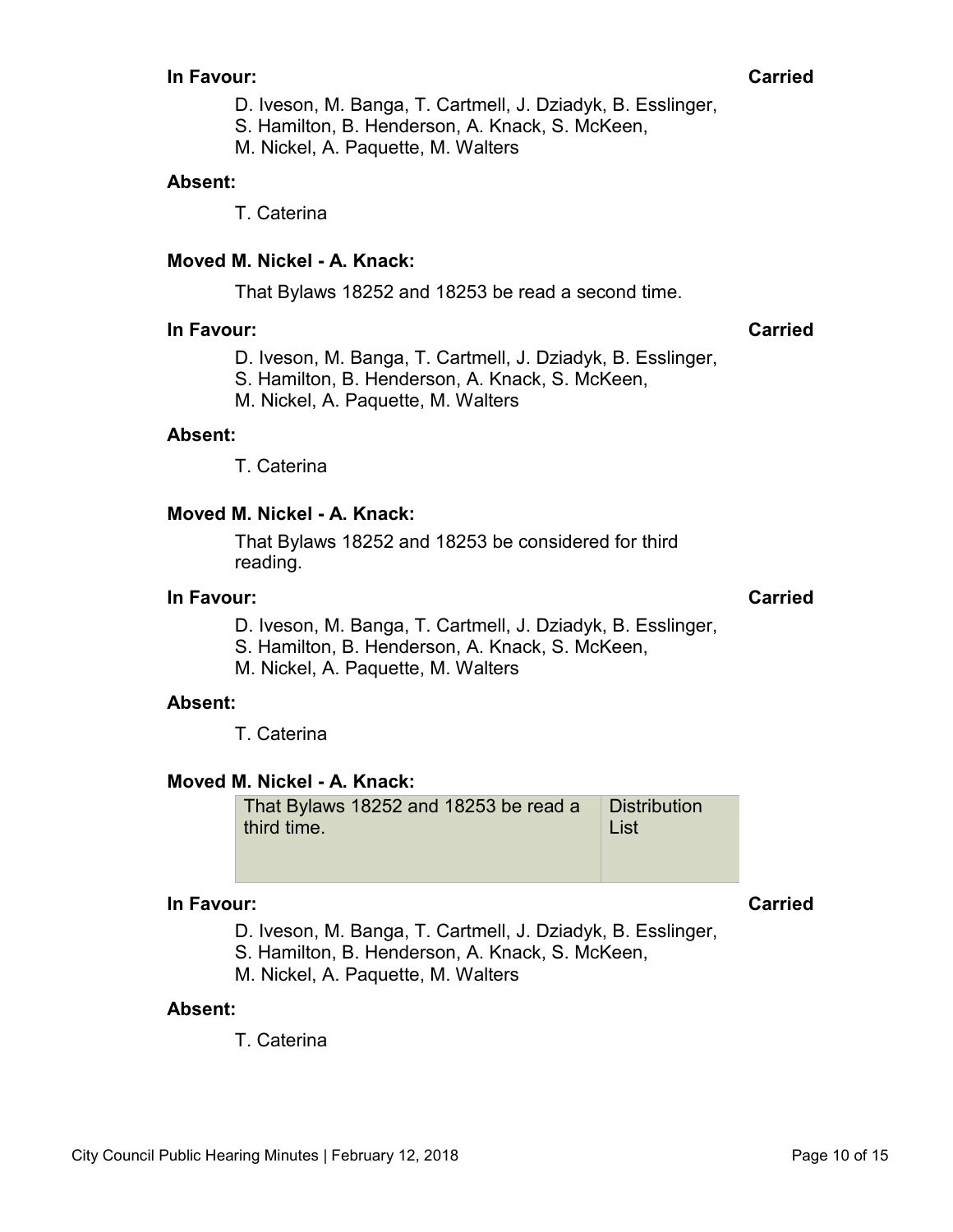That the Public Hearing on Bylaw 18277 be closed.

#### <span id="page-10-0"></span>**In Favour: Carried**

- D. Iveson, M. Banga, T. Cartmell, J. Dziadyk, B. Esslinger,
- S. Hamilton, B. Henderson, A. Knack, S. McKeen,
- M. Nickel, A. Paquette, M. Walters

# **Absent:**

T. Caterina

# **Moved M. Nickel - A. Knack:**

That Bylaw 18277 be read a first time.

### **In Favour: Carried**

- D. Iveson, M. Banga, T. Cartmell, J. Dziadyk, B. Esslinger,
- S. Hamilton, B. Henderson, A. Knack, S. McKeen,
- M. Nickel, A. Paquette, M. Walters

# **Absent:**

T. Caterina

# **Moved M. Nickel - A. Knack:**

That Bylaw 18277 be read a second time.

# **In Favour: Carried**

- D. Iveson, M. Banga, T. Cartmell, J. Dziadyk, B. Esslinger,
- S. Hamilton, B. Henderson, A. Knack, S. McKeen,
- M. Nickel, A. Paquette, M. Walters

# **Absent:**

T. Caterina

# **Moved M. Nickel - A. Knack:**

That Bylaw 18277 be considered for third reading.

# **In Favour: Carried**

- D. Iveson, M. Banga, T. Cartmell, J. Dziadyk, B. Esslinger,
- S. Hamilton, B. Henderson, A. Knack, S. McKeen,
- M. Nickel, A. Paquette, M. Walters

# **Absent:**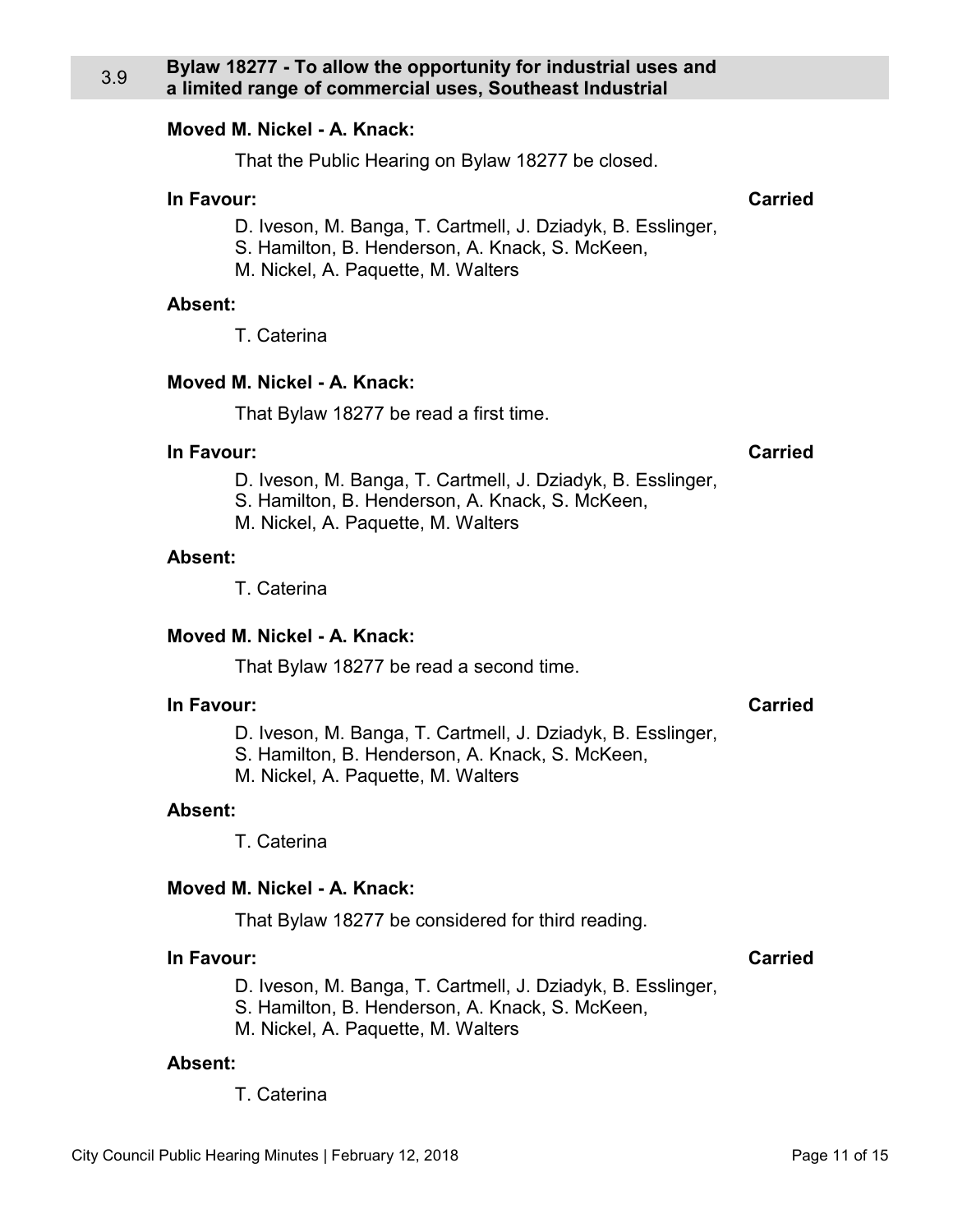That Bylaw 18277 be read a third time. Distribution

List

# <span id="page-11-0"></span>**In Favour: Carried**

- D. Iveson, M. Banga, T. Cartmell, J. Dziadyk, B. Esslinger,
- S. Hamilton, B. Henderson, A. Knack, S. McKeen,
- M. Nickel, A. Paquette, M. Walters

#### **Absent:**

T. Caterina

# 3.10 **Bylaw 18273 - To allow additional commercial uses in a commercial building along an arterial roadway, Prince Charles**

### **Moved M. Nickel - A. Knack:**

That the Public Hearing on Bylaw 18273 be closed.

# **In Favour: Carried**

D. Iveson, M. Banga, T. Cartmell, J. Dziadyk, B. Esslinger,

S. Hamilton, B. Henderson, A. Knack, S. McKeen,

M. Nickel, A. Paquette, M. Walters

#### **Absent:**

T. Caterina

#### **Moved M. Nickel - A. Knack:**

That Bylaw 18273 be read a first time.

### **In Favour: Carried**

D. Iveson, M. Banga, T. Cartmell, J. Dziadyk, B. Esslinger,

S. Hamilton, B. Henderson, A. Knack, S. McKeen,

M. Nickel, A. Paquette, M. Walters

#### **Absent:**

T. Caterina

#### **Moved M. Nickel - A. Knack:**

That Bylaw 18273 be read a second time.

#### **In Favour: Carried**

D. Iveson, M. Banga, T. Cartmell, J. Dziadyk, B. Esslinger,

S. Hamilton, B. Henderson, A. Knack, S. McKeen,

M. Nickel, A. Paquette, M. Walters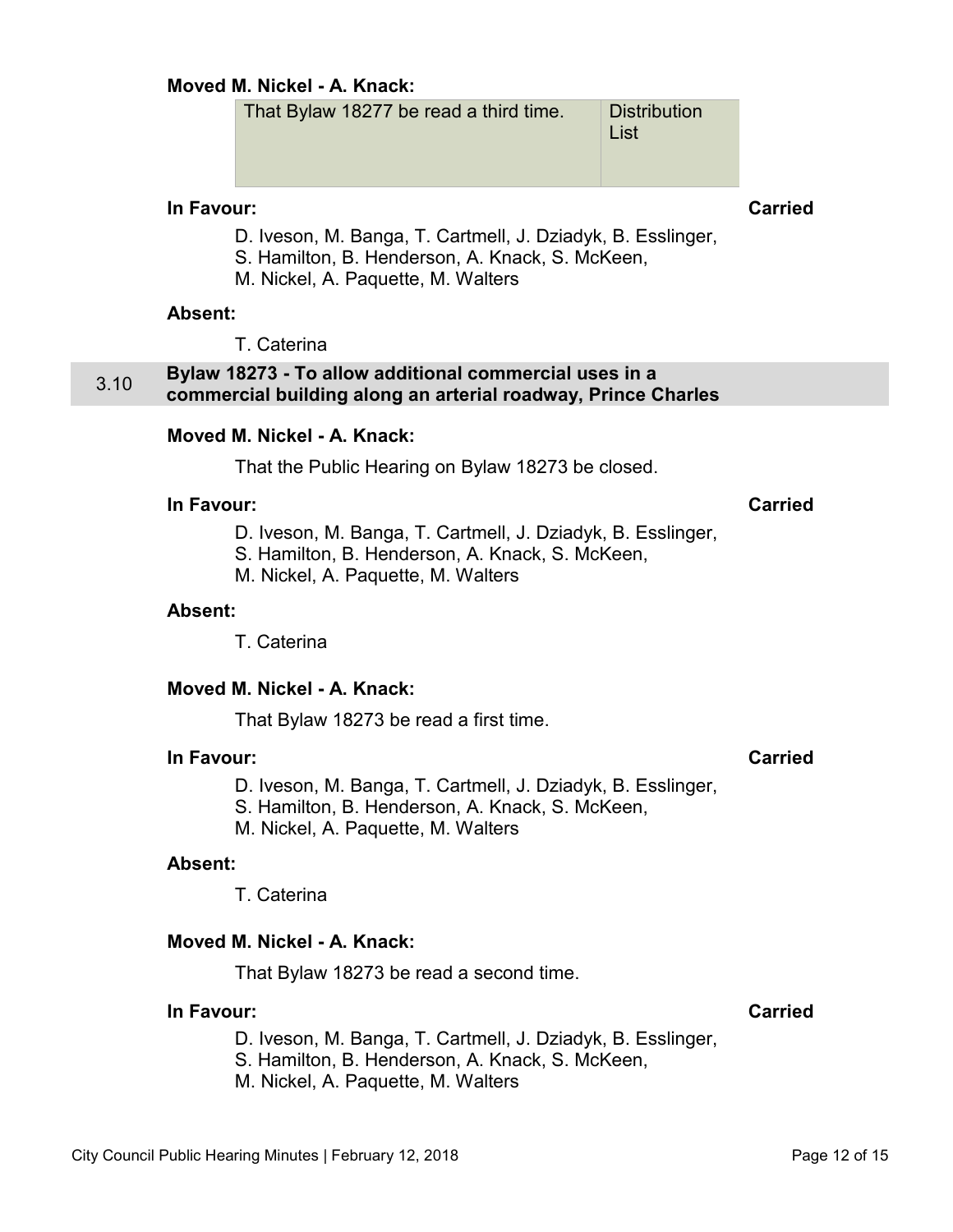T. Caterina

# <span id="page-12-0"></span>**Moved M. Nickel - A. Knack:**

That Bylaw 18273 be considered for third reading.

#### **In Favour: Carried**

- D. Iveson, M. Banga, T. Cartmell, J. Dziadyk, B. Esslinger,
- S. Hamilton, B. Henderson, A. Knack, S. McKeen,
- M. Nickel, A. Paquette, M. Walters

### **Absent:**

T. Caterina

# **Moved M. Nickel - A. Knack:**

| That Bylaw 18273 be read a third time. | <b>Distribution</b><br>List |
|----------------------------------------|-----------------------------|
|                                        |                             |

# **In Favour: Carried**

- D. Iveson, M. Banga, T. Cartmell, J. Dziadyk, B. Esslinger,
- S. Hamilton, B. Henderson, A. Knack, S. McKeen,
- M. Nickel, A. Paquette, M. Walters

# **Absent:**

T. Caterina

#### 3.11 **Bylaw 18271 - To allow for a temporary storage use, with appropriate screening and additional signage opportunities to an existing DC2 Provision, Calgary Trail North**

J. Pow, Alberta Ltd. 93122, answered Council's questions.

L. Moulton and P. Ohm, Urban Form and Corporate Strategic Development, answered Council's questions.

Mayor D. Iveson asked if there was anyone in attendance who wished to speak to new information. No one responded.

# **Moved M. Walters - M. Nickel:**

That the Public Hearing on Bylaw 18271 be closed.

# **In Favour: Carried**

D. Iveson, M. Banga, T. Cartmell, J. Dziadyk, B. Esslinger,

S. Hamilton, B. Henderson, A. Knack, S. McKeen,

M. Nickel, A. Paquette, M. Walters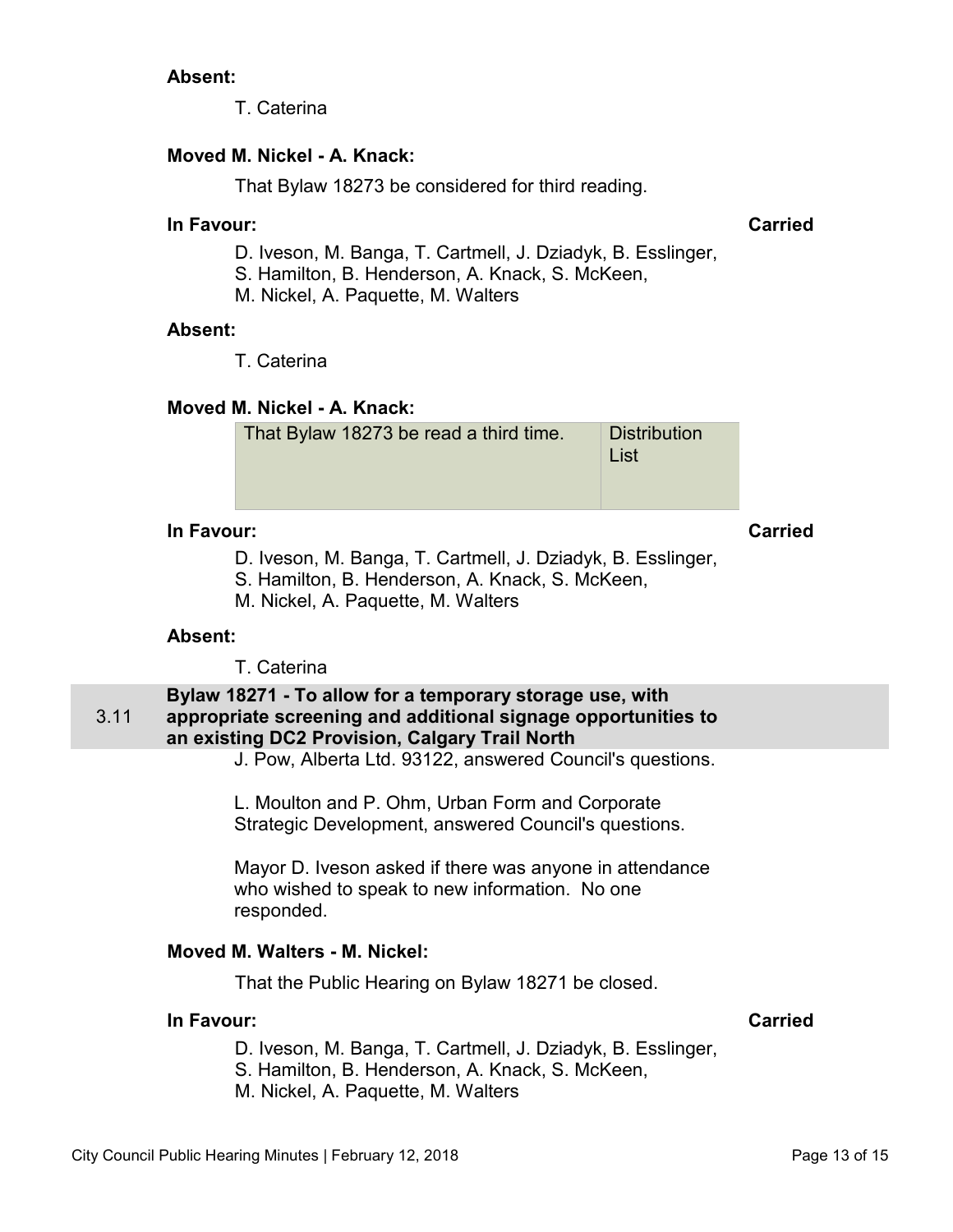T. Caterina

# **Moved M. Walters - M. Nickel:**

That Bylaw 18271 be read a first time.

#### **In Favour: Carried**

- D. Iveson, M. Banga, T. Cartmell, J. Dziadyk, B. Esslinger,
- S. Hamilton, B. Henderson, A. Knack, S. McKeen,
- M. Nickel, A. Paquette, M. Walters

### **Absent:**

T. Caterina

# **Moved M. Walters - M. Nickel:**

That Bylaw 18271 be read a second time.

#### **In Favour: Carried**

D. Iveson, M. Banga, T. Cartmell, J. Dziadyk, B. Esslinger,

S. Hamilton, B. Henderson, A. Knack, S. McKeen,

M. Nickel, A. Paquette, M. Walters

### **Absent:**

T. Caterina

# **Moved M. Walters - M. Nickel:**

That Bylaw 18271 be considered for third reading.

# **In Favour: Carried**

- D. Iveson, M. Banga, T. Cartmell, J. Dziadyk, B. Esslinger,
- S. Hamilton, B. Henderson, A. Knack, S. McKeen,
- M. Nickel, A. Paquette, M. Walters

# **Absent:**

T. Caterina

# **Moved M. Walters - M. Nickel:**

That Bylaw 18271 be read a third time. Distribution List

### **In Favour: Carried**

- D. Iveson, M. Banga, T. Cartmell, J. Dziadyk, B. Esslinger,
- S. Hamilton, B. Henderson, A. Knack, S. McKeen,
- M. Nickel, A. Paquette, M. Walters